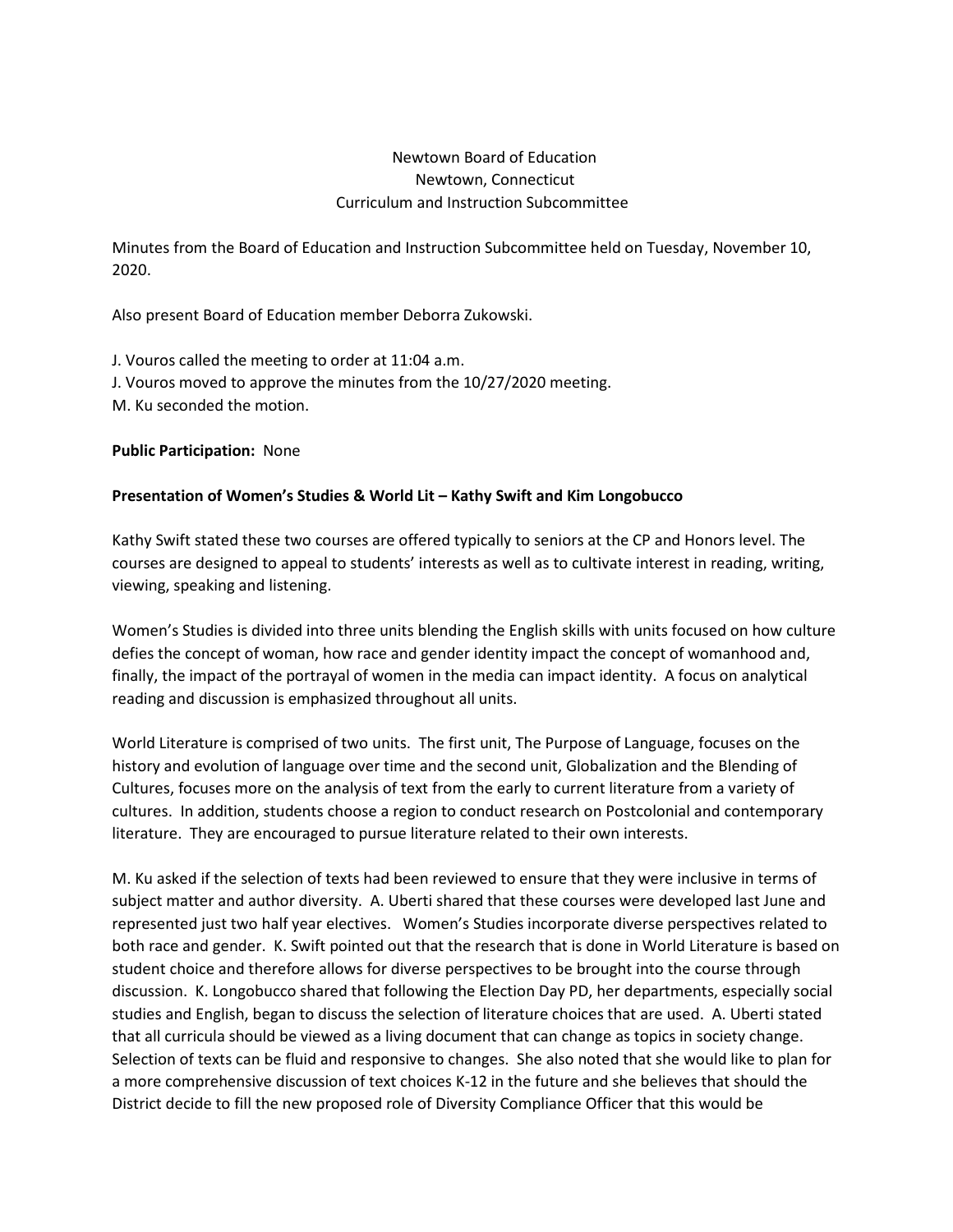something that that person could assist with. J. Vouros also stated that as a former teacher he knows that what happens in the classroom is greatly influenced by the students. While teachers do follow the curriculum, they are extremely tuned in to the voice of students.

### **Assistant Superintendent Updates – Anne Uberti**

#### **Professional Development Day – 11.3.20**

The Election Day PD for teachers went smoothly. Over 400 certified staff members were able to log on for the Keynote Address offered by Dr. Derrick Gay on the topic of Diversity and Inclusion. From there, teachers were able to transition smoothly into sessions on "How to be an Anti-Racist." The feedback from staff was very positive and expressed appreciation that the District was engaging in this important topic. Some even said it was long overdue. A. Uberti shared that she believed we struck the right balance with this first rollout which is getting people to think about and reflect on their own beliefs, of where you are with yourself. More training will be required specifically in assisting teachers in facilitating conversations about race with students as well as reviewing our curriculum to ensure that it is appropriately representative. A. Uberti noted that it will take time to get to where the District needs to be, but added that there is already a great deal in place. M. Ku stated that she was appreciative of the efforts being made to address this important topic even while realizing there is a lot on everyone's plate right now due to the impact of the pandemic.

#### **Para Educators**

A. Uberti shared that training on how to work with remote learners is being provided to all para educators. She collaborated with Marlene Bucci, Para Union President, and Deborah Petersen, Director of Pupil Services, to develop specific guidance to support their work with students. In October, a session was offered to the paras at middle and high school. Due to some changes in schedule, the K-6 para training has not yet happened. However, it is expected that it will take place over the next two weeks. Most paras still do not have a school-issued device and we are working to address this.

#### **NWEA**

Now that all students have devices, testing for students in grades 1 through 8 is underway. A plan has been developed to bring full remote learners in to school or, in the case of Reed, in to the community center so that they can be tested on site, under the direction of a certified teacher. This will offer the greatest opportunity for valid and meaningful test results. In all cases, students would be separated from on-site learners with appropriate safety protocols in place. While remote testing may occur, it is being discouraged due to the many challenges it brings, the biggest one being that there needs to be an caregiver present during the entire testing period. The concern is that some older students may not have a caregiver home with them. An effort will be made to bring in as many students as possible and then reassess whether remote testing should be considered for those chose not to come in. J. Vouros agreed that it was very important to get test results and agreed that having students on-site was the best way to achieve valid results.

### **Profile of a Graduate**